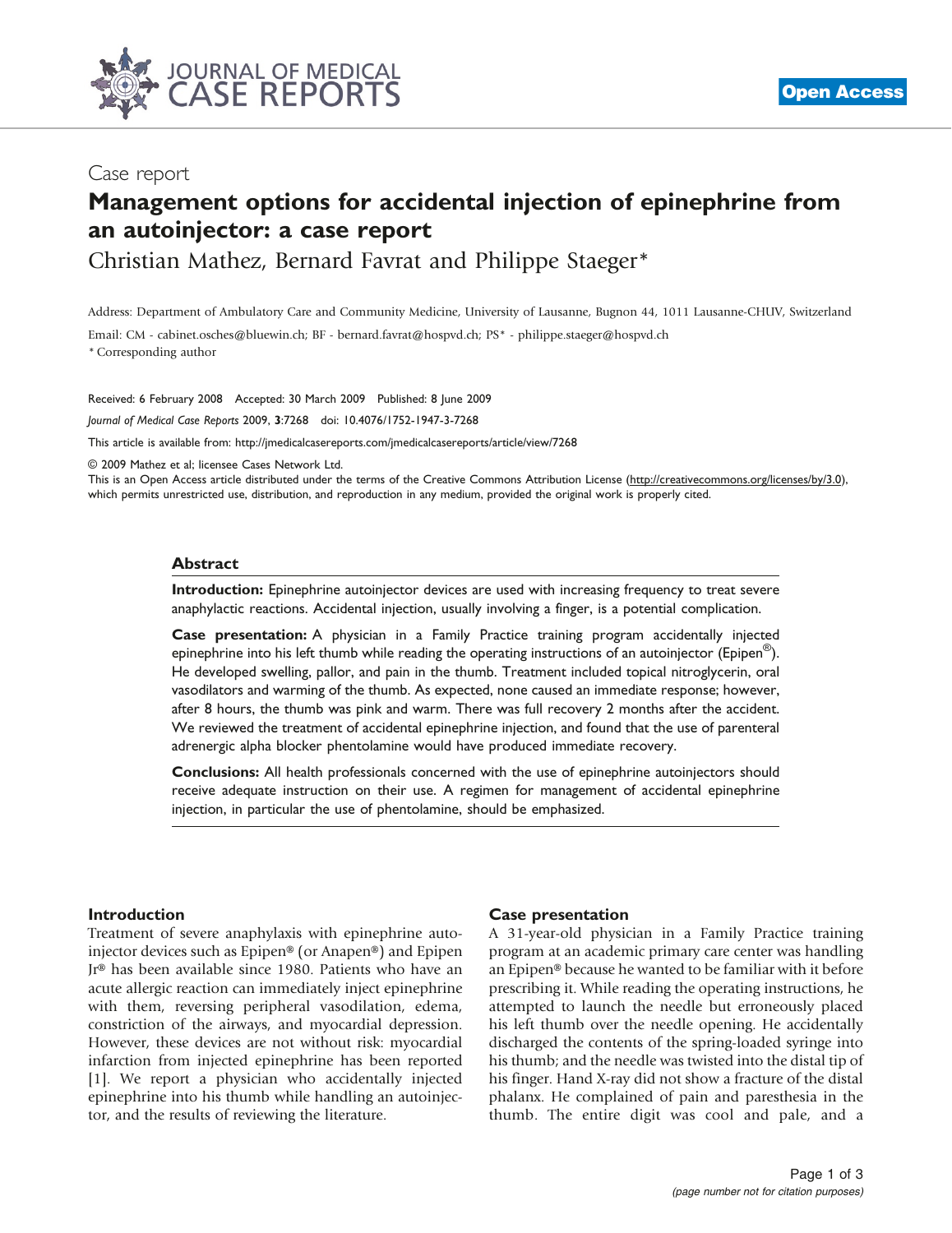

Figure 1. Delayed capillary refill of the left thumb after accidental injection of epinephrine.

prolonged capillary refill time was seen at more than 10 s (Figure 1). His blood pressure was 175/85 mmHg, heart rate 80/minute, and respiratory rate 16/minute.

Vascular surgeons, anesthetists, and a hand specialist were contacted by the treating general internist. Several approaches were proposed: metacarpal nerve block or digital block with local lidocaine to induce an inhibition of sympathetic afferents to the digit; and topical nitroglycerin, systemic vasodilators, and warming by immersion in water to increase the blood flow supplying the digit. Topical nitroglycerin, oral vasodilators, and immersion in warm water were attempted unsuccessfully. The intravenous alpha-blocker phentolamine was not prescribed. After 8 hours, the entire finger was pink and warm, either because of the decreasing effect of epinephrine after 90 minutes [\[2\]](#page-2-0), or because of the delayed effect of the attempted treatment. Full recovery was noted at a 2-month follow-up exam.

### **Discussion**

The rate of accidental injection of epinephrine from autoinjectors has increased worldwide. The incidence is about 1 per 50,000 Epipen® units [\[3\]](#page-2-0). Up to 16% of tested doctors who read the instructions on the Epipen® device self-injected the Epipen® trainer into their thumb. Although no case of digital loss because of an accidental injection of epinephrine has been reported [[4\]](#page-2-0), the risk of severe pain and even necrosis due to severe local vasoconstriction is real, so developing formal treatment [[5](#page-2-0)] guidelines is paramount. Immersion in warm water, application of topical nitroglycerin, and nerve blockade have been attempted without success, although Kaspersen et al. report some recovery [\[6](#page-2-0)]. Subcutaneous injection of terbutaline to reverse vasospasm has been reported once [[7\]](#page-2-0).

Since epinephrine induces a vasoconstriction through an alpha adrenergic effect, the use of phentolamine seems logical. Phentolamine is used to control blood pressure during surgery for pheochromocytoma and paraganglioma, when the tumor releases catecholamines because of manipulation and the stress of surgery. Its use is limited by adverse side effects such as hypotension and tachycardia, requiring adequate pre-hydration. Zucker first described phentolamine as useful to prevent necrosis due to levarterenol [\[8\]](#page-2-0) and Jordan first showed the effectiveness of this drug for accidental epinephrine injection [[9\]](#page-2-0). Others have used local infiltration of accidental epinephrine injection sites successfully [\[10-14\]](#page-2-0).

We think a regimen of treatment should be available to treat accidental epinephrine injection. Velissariou et al. [[14\]](#page-2-0) successfully used 1.5 mg of phentolamine (from a 10 mg/ml phentolamine mesylate ampoule) diluted in 1 ml of 2% lidocaine to treat such accidents. Velissariou et al. injected "[this mixture] subcutaneously into the site [of accidental epinephrine injection,] and stop as soon as the skin becomes pink". Peripheral perfusion is restored usually in less than 5 minutes.

Formal training should be provided to all health professionals who prescribe or issue epinephrine autoinjectors. Implicit in epinephrine autoinjector prescriptions is that physicians and pharmacists are confident that the patient or a relative can adequately use the device, and that the patient is aware of the potential dangers of incorrect administration. Thus, those receiving prescriptions for epinephrine autoinjectors should receive similar training. A regimen of management of accidental epinephrine injection emphasizing the use of phentolamine should be instigated.

This event also highlights the importance for all doctors to gain quick access to information in the case of unusual presentation. Access to medical databases through new technologies is essential.